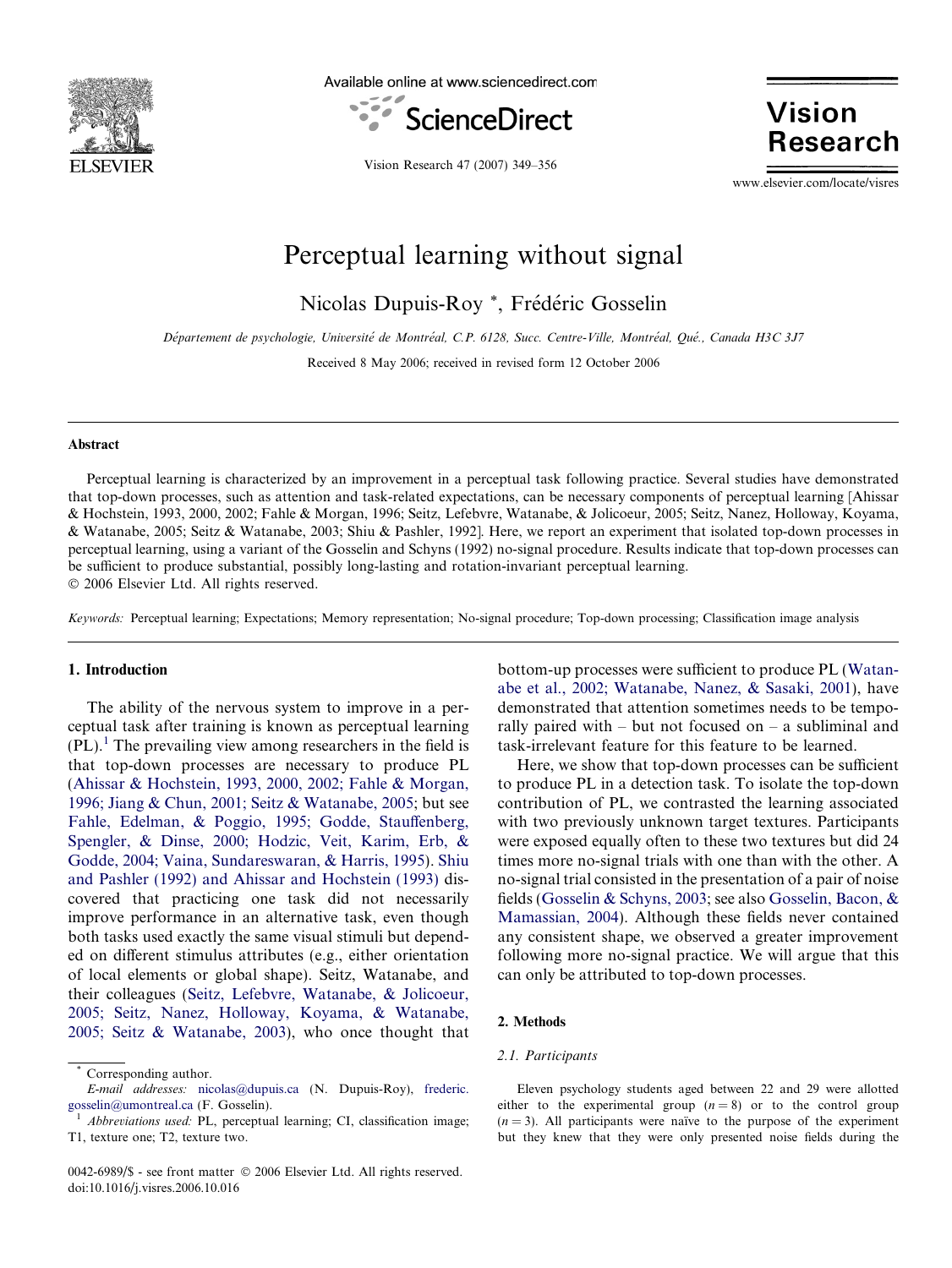<span id="page-1-0"></span>no-signal trials. Only F.L., from the experimental group, had previous experience with the no-signal procedure. All participants had normal or corrected-to-normal vision. Informed consent was obtained from all participants before the beginning of the experiment and a monetary compensation was provided. This study conformed to the tenants of the Declaration of Helsinki.

#### 2.2. Apparatus

The experimental programs were run on a Macintosh G4 computer in the Matlab environment, using the Psychophysics toolbox [\(Brainard,](#page-7-0) [1997; Pelli, 1997](#page-7-0)). All stimuli were presented on a Sony Trinitron monitor  $(1024 \times 768$  pixels at 85 Hz), calibrated using a Samsung SyncMaster 753 df photometer to allow linear manipulation of luminance. The resulting corrected table contained 137 luminance levels, ranging from 0.31 to 107 cd/m<sup>2</sup>. The background luminance was equal to 52.85 cd/m<sup>2</sup>. Participants were tested binocularly their heads immobilized by a chin rest at a distance of 57 cm from the computer monitor.

#### 2.3. Stimuli

Eight random textures  $(32 \times 32$  pixels, spanning  $1 \times 1$  deg of visual angle) were created by filtering white Gaussian noise fields with an isotropic  $1/f^2$  filter. We assigned a pair of such textures to each participant [\(Fig. 1](#page-2-0)a). These pairs of textures were (Pearson) uncorrelated and the histogram of their contrasts was Gaussian with a mean equal to zero. Thousands of pairs of white Gaussian noise fields  $(32 \times 32)$  pixels, spanning  $1 \times 1$  deg of visual angle) were also produced for the no-signal trials. The histogram of the (Pearson) correlations between each of the  $1/f^2$  textures and these noise fields had a mean of zero and a standard deviation of 0.03.

#### 2.4. Procedure

[Fig. 1b](#page-2-0) outlines the time course of the experiment for participant F.L. on three time dimensions: within-trial, within-session, and between-session time. This figure will serve as the backbone of our general explanation of the experimental procedure because the other participants from the experimental group received a treatment similar to that received by F.L.. Consider the first T1-session. On the within-session time dimension, you have a sample of all the events that occurred during the session. These withinsession events were of four types: a 10-s presentation of either the first (T1 pres., in [Fig. 1b](#page-2-0)) or the second target texture (T2-pres.); and a no-signal practice trial associated with either target texture T1 (T1-trial) or target texture T2 (T2-trial). In a T1-session, there were 240 T1-trials and 10 T2-trials whereas, in a T2-session, there were 240 T2-trials and 10 T1-trials. All sessions included two T1-presentations and two T2-presentations. Within-session events were randomly ordered as the crossing arrows indicate.

The within-trial time dimension details what was presented to participants on the computer monitor during the within-session events: during a T1- and T2-presentation, a written cue – either 'T1' or 'T2' – was displayed at the center of the screen for 1 s; immediately followed by the presentation of the corresponding texture – either T1 or T2 – at the center of the screen for 10 s. During a T1- and T2-trial, a written cue – either 'T1' or 'T2' – appeared at the center of the screen for 1 s; immediately followed by a white Gaussian noise field presented at the center of the screen for 500 ms; immediately followed by a uniform mid-luminance screen presented 100 ms; immediately followed by another white Gaussian noise field presented at the center of the screen for 500 ms; and immediately followed by a uniform mid-luminance screen presented 100 ms. Participants had to decide which one of the two white Gaussian noise fields was more similar to the cued texture. They knew they were presented noise fields with no signal. No feedback was provided to them.

Participants were paired on the targets to detect and randomization (boxes in [Fig. 1a](#page-2-0)). The randomization determined the order of the texture presentation, the sequence of T1- and T2-trials, and the noise fields. In fact, the only physical difference between paired participants was the

written cues – 'T1' and 'T2' – attached to the texture presentations. In other words, paired participants differed essentially in the number of times they attempted to detect the two textures in noise fields.

On the between-session time dimension, you can see that participant did no more than one experimental session per day. Two of the eight observers – F.L. being one of them – also did a T2-session and a rotated-T1-session and, after a one-year interruption, ten more T1-sessions. The rationale for these additional tests will be given in Section 3. The participants from the control group were submitted, at a maximum rate of one session per day, over a period of about two months, to two T1-sessions, one before and one after 34 blank sessions; a blank session was identical to a T1-session (or T2-session) except that mid-luminance screens presented for 2.2 s replaced all T1- and T2-trials. Control participants were instructed to carefully attend to the presented textures and to remember them as well as possible in preparation for a second and final T1-session. The rationale for this control condition will also be provided in Section 3.

#### 3. Results and discussion

#### 3.1. Experimental condition: Average results

[Gosselin and Schyns \(2003; see also Gosselin et al.,](#page-7-0) [2004\)](#page-7-0) have induced the perception of simple objects in noise fields containing no signal. Their no-signal procedure did not allow for the measurement of performance. In our version of the procedure, the cued target texture is always more (Pearson) correlated with one white Gaussian noise field than with the other.<sup>2</sup> Hence, we calculated performance as the percentage of no-signal trials for which the noise field more correlated with the cued target was chosen. [Fig. 2](#page-2-0) shows the performance on the first 25 T1- and T2 sessions,<sup>3</sup> averaged across the eight experimental participants. We computed least-square linear regressions on a log–log transformation of the T1- and T2-performance data. The best fits are represented as solid black curves and their equations are displayed at the top-left corner of the panels. The dotted lines show the statistical threshold caculated from a Bonferroni-corrected, one-tail binomial test ( $p < .05$ ). The average T1-performance increased, starting at approximately 53.7% (ns) and finishing at approximately 59.4% ( $p < .05$ ). There is no difference between the average of T1-performance on the first 10 T1-trials (.513) and the average T2-performance on the first T1-session  $(.613, N = 80, Z = .45, ns)$ . [Fine and Jacobs \(2002\)](#page-7-0) defined the L index as  $d'_{\text{post-treatment}}/d'_{\text{pre-treatment}}$  to quantify learning. Assuming no response bias,  $d' = 2Z(P(\text{correct}))$ . The L index for the average T1-performance was thus equal to 2.56  $(d'_{\text{post-treatment}} = 0.48/d'_{\text{pre-treatment}} = 0.19)$ . In contrast, no improvement was observed in T2-performance.

Any actual difference between the T1- and T2-performance can be ascribed to the difference in the number of no-signal trials because everything else was the same. However, our failure to find an improvement in T2-performance might reflect a lack of statistical sensitivity rather than no

<sup>&</sup>lt;sup>2</sup> No special precaution was taken to avoid ties but they never actually happened during the experiment.

<sup>&</sup>lt;sup>3</sup> Twenty-five sessions is the least completed by an experimental participant.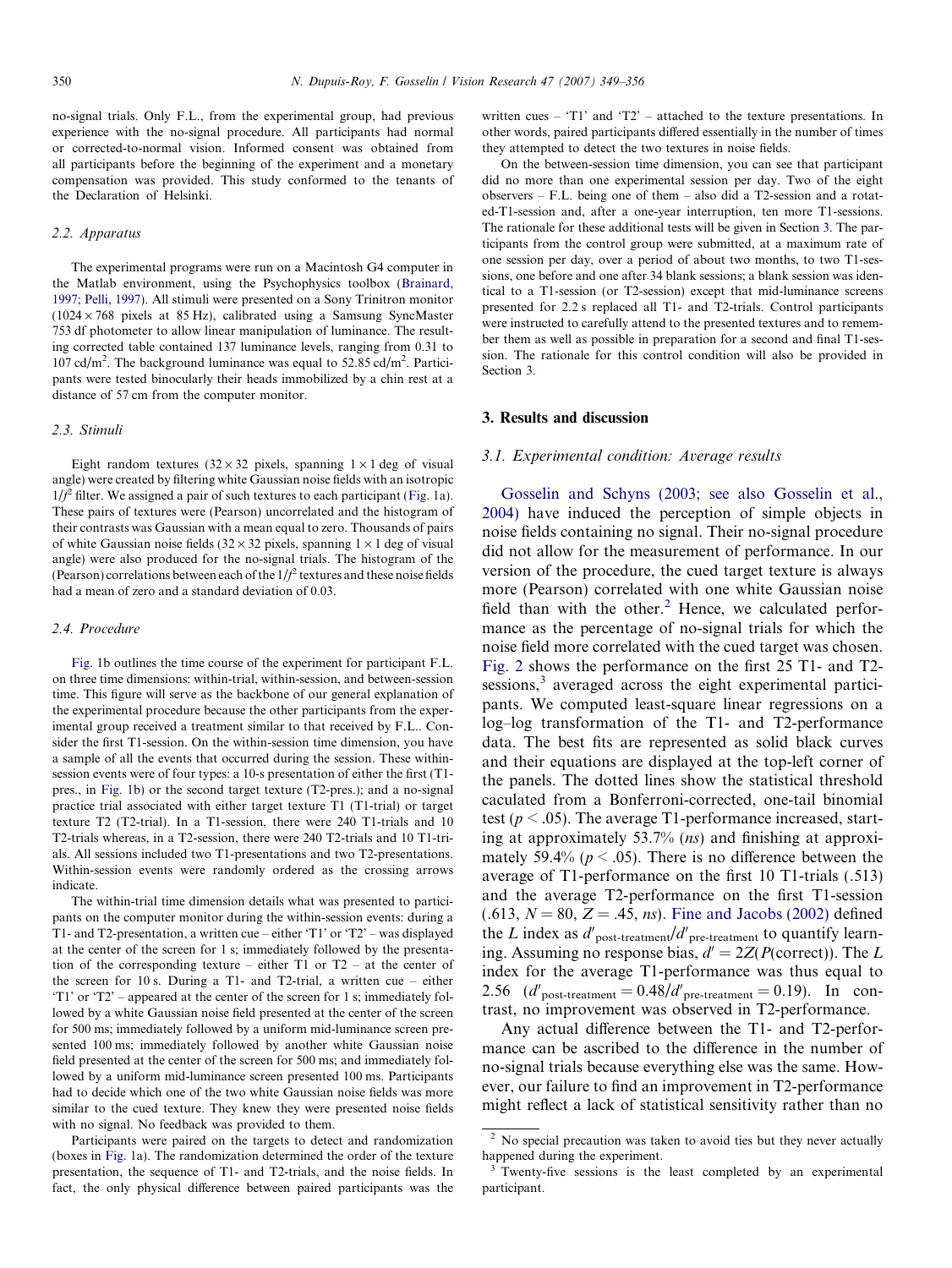<span id="page-2-0"></span>

Fig. 1. (a) All  $1/f^2$  textures and their assignment to the eight experimental participants (left) and the three control participants (right). Paired participants (boxes) were presented with the same sequence of noise fields; they saw the same two target textures the same number of times; they only differed in the number of times they attempted to detect each of these textures. (b) Outlines the time course of the experiment for participant F.L. on three-dimensions: within-trial, within-session, and between-session time. Exposure to the T1- and T2-textures were identical. In a T1-session, there were 240 T1-trials and 10 T2-trials. T1- and T2-trials contained no signal whatsoever. Therefore, the T1- and T2-textures differed only in no-signal practice.



Fig. 2. Percentage of correct responses averaged across the eight participants for the first 25 T1-sessions. (a) T1-performance is in red and (b) T2-performance is in blue. The best fits are in black. The dotted lines indicate the statistical threshold. The length of the error bars is equal to two standard errors.

actual learning. Indeed T1- and T2-performance are not directly comparable due to difference in sample sizes.

To resolve this problem, we estimated the distribution of T1-slopes (the slopes of the least-square linear log–log fits

to the T1-performance) calculated with a reduced sample size via Bootstrap (e.g., [Efron & Tibrishiani, 1986](#page-7-0)).<sup>4</sup> Here, T1-slopes are estimates of the magnitude of PL. The resulting distribution had a mean of 0.03 and a standard deviation of 0.02. The probability of observing the T2-slope of the experimental group  $(-0.03)$  given this distribution is less than 0.56%. Thus part of the PL observed in the average data at least is due solely to differences in the no-signal treatments.

#### 3.2. Experimental condition: Individual results

We performed similar Bootstrap analyses on individual data. Results are shown in [Table 1](#page-3-0). Only the data of I.F.  $(p < .0006)$  and of F.L.  $(p < .0088)$  reached statistical significance.

The T1- and T2-slope differences of F.L. and I.F. cannot be explained by intrinsic features of the learned textures or of the randomization procedure because these were paired

<sup>4</sup> More explicitly, we randomly drew a sample of 10 T1-trials responses from each of the first 25 T1-sessions of each participant, fitted a log–log line on the means of each sampled sessions to extract a T1-slope and repeated the previous steps 10,000 times.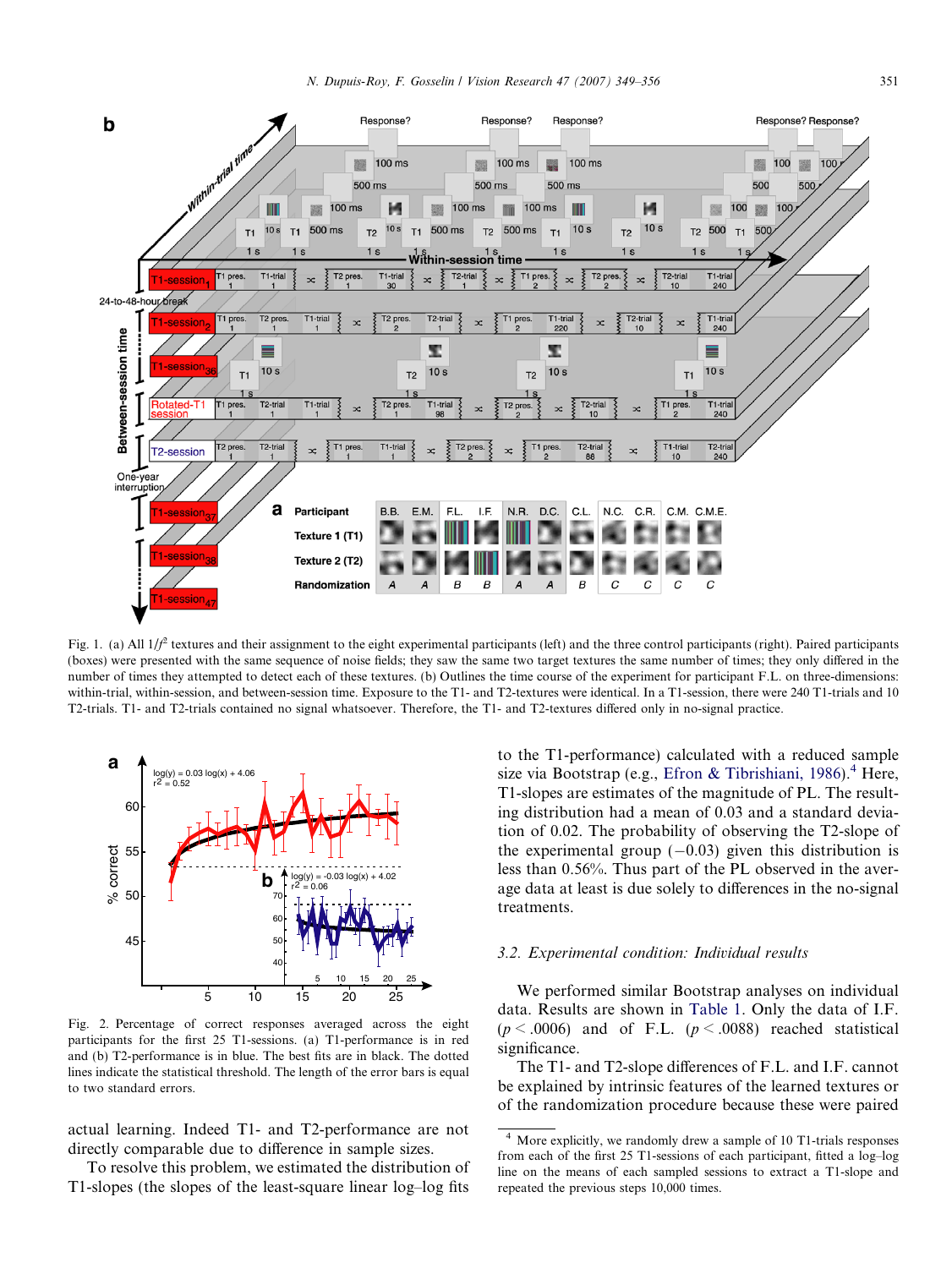<span id="page-3-0"></span>Table 1 Column 2: slopes of the best-fitted log–log lines on T2-performance

| Participants | T <sub>2</sub> -slope | Parameters of the simulated<br>T1-slopes null distribution |      | $p_{\text{T2-slope/T1-trials}}$ |
|--------------|-----------------------|------------------------------------------------------------|------|---------------------------------|
|              |                       | $\overline{x}$                                             | S    |                                 |
| B.B.         | $-0.06$               | 0.20                                                       | 0.42 | ns                              |
| E.M.         | 0.08                  | 0.27                                                       | 0.25 | ns                              |
| F.L.         | $-0.46$               | 0.12                                                       | 0.24 | < 0.088                         |
| I.F.         | $-0.58$               | 0.21                                                       | 0.24 | < 0.0006                        |
| N.C          | 0.38                  | 0.12                                                       | 0.17 | ns                              |
| C.R.         | $-0.23$               | 0.13                                                       | 0.32 | ns                              |
| C.M.         | $-0.05$               | 0.13                                                       | 0.20 | ns                              |
| C.M.E.       | 0.12                  | $-0.08$                                                    | 0.19 | ns                              |

Columns 3 and 4: the mean and the standard deviation of the simulated null distribution of T1-slopes ( $n = 10,000$ ) calculated from samples of 10 T1-trials. Column 5: the probability of observing the T2-slope given the simulated population. ns, non significant.

subjects; they were presented with exactly the same sequence of events, except that the 'T1' and 'T2' written cues attached to the texture presentations were swapped (Section [2.4](#page-1-0); [Fig. 1](#page-2-0)). However, some intrinsic features of the pair of textures of F.L. and I.F. might have minimized the T1–T2 learning transfer.

Fig. 3 shows the performance of these two participants on the T1-sessions (red curves). The thick solid black curves are the best-fitted log–log lines to the accuracy of the first 36 T1-sessions, and the thick dotted curves are the forecasted accuracies based on these best fits.

The gray areas delimit the confidence interval ( $p < .05$ ). The thin dotted lines show the statistical threshold calculated from a Bonferroni-corrected, one-tail binomial test  $(p < .05)$ . The T1-performance of I.F. and F.L. increased, starting at approximately  $55.5\%$  (*ns*) and  $57.1\%$  (*ns*), respectively, and attaining approximately  $65.4\%$  ( $p < .05$ ) and 65.4% ( $p < .05$ ) after 36 T1-sessions. This corresponds to L indexes of 2.86 (d'<sub>post-treatment</sub> =  $0.79/d$ '<sub>pre-treatment</sub> = 0.28) and of 2.21  $(d'_{\text{post-treatment}} = 0.79/d'_{\text{pre-treatment}} =$ 0.36), respectively, for I.F. and F.L.. This improvement is also reflected in the increasing number of T1-sessions above statistical threshold with practice. In addition, each of these two participants completed one T2-session (240 T2-trials and 10 T1-trials) following the 36 T1-sessions (Section [2.4](#page-1-0); [Fig. 1](#page-2-0)b). For F.L., the difference between the performances on this T2-session (57.5%;  $N = 240$ ) and the average T2-performances on the first 36 sessions (56.7%;  $N = 360$ ) was not significant (Z = 0.20, ns); for



Fig. 3. The performance of I.F. and F.L. in T1-sessions is displayed as red curves and the best-fitted log–log lines as solid black curves. The bold dotted black curves indicate the T1-performance predicted from the first 36 T1-sessions. The performance of I.F. and F.L. in the T2-transfer session is represented by a blue 'T2' and that in the orientation transfer test by a rotated red 'T1'. The right panel depicts T1-performance of I.F. and F.L. after a one-year break. The gray area is the prediction interval. The thin dotted lines are the statistical threshold.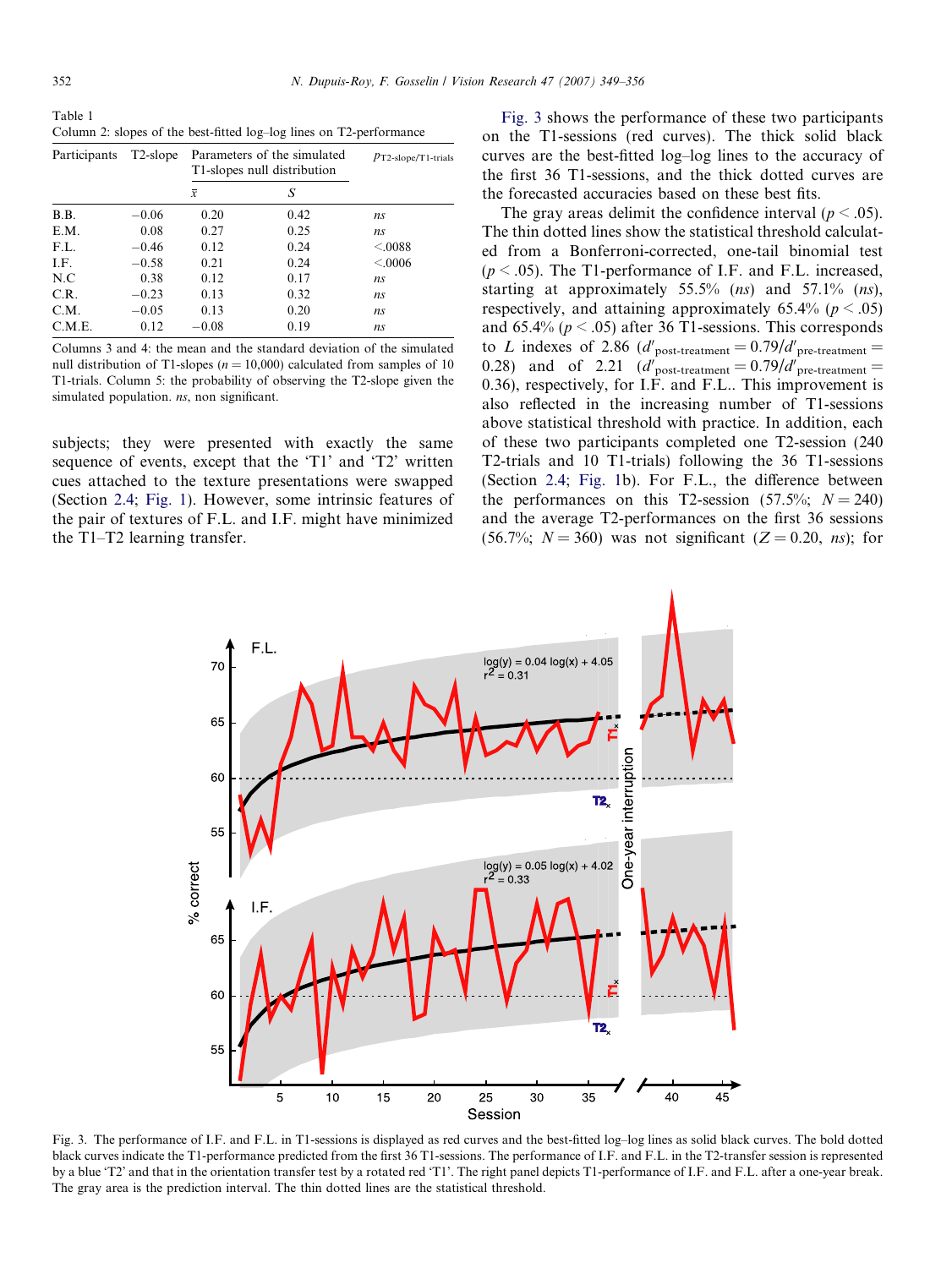I.F. this difference was significant (56.7%;  $N = 240$ ; 64.7%;  $N = 360; Z = -1.99, p \leq .025$ ) albeit in a direction, indicating forgetting rather than learning. The converging evidence presented in this section demonstrates that at least part of the observed PL in at least some participants can be attributed to differences in the number of completed no-signal trials.

Several factors could explain why we did not observe a significant effect in more individual participants. As previously mentioned, we might not have enough statistical sensitivity to detect actual differences. The T2-slope of six out of eight observers is less than the mean of the estimated distribution of T1-slopes. This non-significant trend and the average results presented in the previous section give some weight to this speculation. Another possible factor is individual differences. Participants were not as talented at perceiving the target textures in pure noise. One indication of this is found in Table 2. This table shows individual T1 slopes and their probability given the null hypothesis. The slopes of two participants (C.R. and C.M.E.) did not reach significance. Moreover, participants might have had different levels of motivation. A final possibility is intrinsic properties of the pairs of textures. Some pairs of textures might have allowed more T1–T2 learning transfer. This could be the case for the textures used by paired participants B.B. and E.M.

### 3.3. Control condition

The experimental participants had to learn previously unknown textures via signal-dependent PL. This signal-dependent learning was sufficient after one T1-session, or equivalently two exposures to the T1-texture, for the performance of subjects to reach statistical significance (see [Fig. 2](#page-2-0)). The textures were presented to participants in all T1-sessions. Thus this signal-dependent PL might have been abrupt – only contaminating learning in the first few T1-sessions – or it might have been gradual – possibly contaminating all T1-sessions. The failure to find any improvement in the T2-performance suggests indirectly that the signal-dependent PL reached an asymptote abruptly or was small in comparison to no-signal PL. In the control condition, we measured the effect of these repeated

Table 2 Column 2: slopes of the best-fitted log–log line on T1-performance

| Participants | T1-slope | р       |
|--------------|----------|---------|
| B.B.         | 0.04     | < 0.037 |
| E.M.         | 0.07     | < 0000  |
| F.L.         | 0.04     | < 0.001 |
| I.F.         | 0.05     | < 0000  |
| N.C          | 0.03     | < 0.017 |
| C.R.         | 0.02     | ns      |
| C.M.         | 0.03     | < 0.010 |
| C.M.E.       | $-0.01$  | ns      |

Columns 3: the probability of observing the T1-slope given the null hypothesis. ns, non significant.

texture presentations directly using two T1-sessions. None of the performances at the post-test (55%, 44.17%, and 49.58%) were greater than the performances at the pre-test (55.42%, 55.42%, and 51.67%). This suggests gradual nosignal PL and abrupt or comparatively small, signal-dependent PL. We will thus assume in the remainder of this article that examining T1-learning informs us mostly about the characteristics of no-signal PL.

## 3.4. Additional tests

We submitted I.F. and F.L. – the two participants who showed reliable differences between their T1- and T2-slopes – to two additional tests. This first one was designed to assess the orientation specificity of the no-signal PL. Participants completed a rotated-T1-session that is, a T1-session in which the two target textures were rotated 90° counterclockwise. Subjects were informed of this alteration to the target textures. Their performance  $(64.58\%$  and  $61.25\%$ ; rotated 'T1' in [Fig. 3](#page-3-0)) fell within the prediction intervals ( $p < .05$ ). Thus no-signal PL can be invariant to a 90° counterclockwise rotation.

Finally, we assessed the retention of no-signal PL with 10 supplementary T1-sessions completed after a one-year interruption. Only two of the twenty new data points fell outside the prediction area ( $p < .05$ ), one per participant. One of these outliers was above the prediction interval. Thus no-signal PL can be remarkably resistant to the passage of time.

## 3.5. Classification image analyses

No-signal PL was further examined via classification image analyses [\(Gosselin & Schyns, 2003\)](#page-7-0). Only the six participants having T1-slopes significantly greater than zero were studied (*family-wise*  $p \le 0.05$ ; Table 2).

We performed least-square multiple linear regressions on the pairs of random white Gaussian noise fields (explanatory variables) and accuracy (predictive variable). This amounts to subtracting the sum of all rejected noise fields from the sum of all selected noise fields. The resulting planes of regression coefficients are called Classification Images (CI) ([Eckstein & Ahumada, 2002\)](#page-7-0). We computed CIs at three critical stages of learning: the first three sessions (0% of learning), the three sessions at half the performance range<sup>5</sup> (50% of learning), and the last three sessions (100% of learning). We also performed least-square multiple linear regressions on the pairs of white Gaussian noise fields and the correct responses. These ideal CIs can be understood as benchmarks to which human CIs can be compared.

The colored pixels in [Fig. 4a](#page-5-0) reached statistical significance in a series of Bonferroni-corrected (family-wise

 $5$  We fitted the following bilinear curve to the T1-performance data points:  $y = b_1x + a_1$  when  $x \le x_0$ , and  $y = a_2$  when  $x \ge x_0$ , where  $a_2$  is the learning asymptote.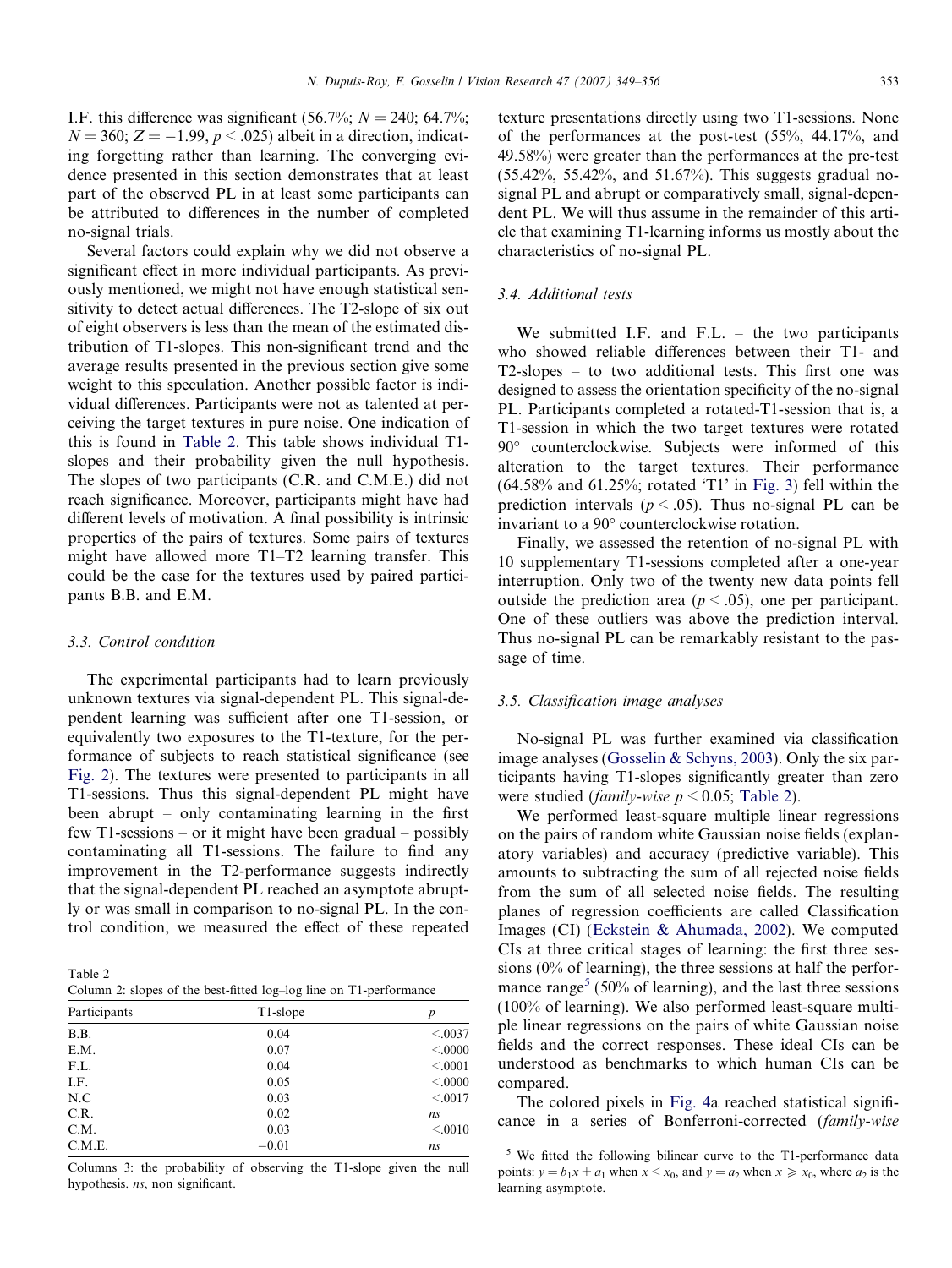<span id="page-5-0"></span>

Fig. 4. (a) Positively and negatively contrasted pixels reaching statistical significance in the classification images (CIs) of human observers (red), ideal observers (green), and both classes of observers (yellow) at three critical stages of learning: the first three T1-sessions (or 0% learning); the three T1-sessions around the middle performance range (or 50% learning); and the last three T1-sessions (or 100% learning). (b) The average proportion of significant pixels that are red and yellow at the three critical stages of learning and for positively and negatively contrasted pixels.

 $p \le 0.05$ ), two-tail Pixel tests<sup>6</sup> [\(Chauvin, Worsley, Schyns,](#page-7-0) [Arguin, & Gosselin, 2005\)](#page-7-0). CI pixels attaining significance at the positive and the negative tail are presented in two images. Green pixels reached significance only for the ideal observers, red ones only for the human observers, and yellow ones for both classes of observers. Fig. 4b illustrates the average proportion of significant pixels that are red and yellow at the three critical stages of learning. The information used by humans only (red pixels) and the information used by both humans and ideals (yellow pixels) increase monotonically. This suggests that no-signal PL is at least partly due to an increase in absolute efficiency [\(Murray, Bennett, & Sekuler, 2005\)](#page-7-0). On average, human observers showed a bias for positively contrasted regions

of the T1 textures (Fig. 4b, upper half vs. lower half) even though the ideal observer did not. That paired participants B.B. and E.M. did not exhibit this bias could mean that intrinsic properties of paired textures might have been at least partly responsible for the bias.

# 4. General discussion

We believe that two kinds of PL intervened in our experimental condition. Firstly, high-level representations of the T1- and T2-textures were learned during the texture presentations. This first kind of learning necessarily had to contain a signal-dependent component because the textures were previously unknown to the participants and all participants recognized them above chance level. It might also have had a top-down component; we will briefly come back to this point latter. In any case, the results obtained in the

<sup>6</sup> The CIs were smoothed using a Gaussian kernel with a standard deviation of 3.96 pixels and Z-scored prior to the Pixel tests.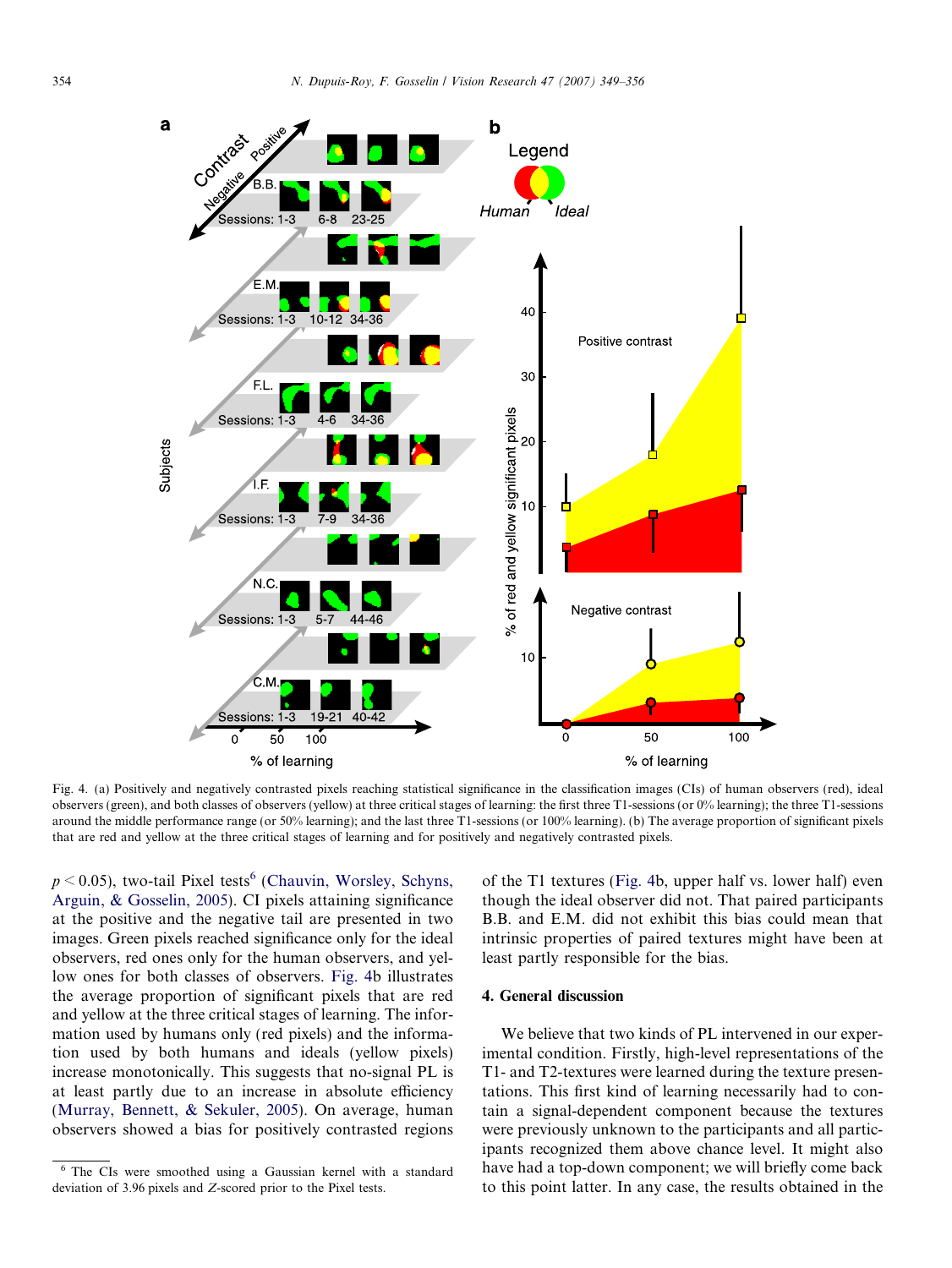control condition indicate that this first kind of learning was not sufficient to produce an increase in performance measurable by our no-signal instrument. This suggests that signal-dependent PL was abrupt, possibly reaching an asymptote after as few as two exposures to the textures, or of small magnitude.

Secondly, and most importantly, PL occurred during the no-signal trials. We contrasted two learning conditions (T1- and T2-learning), which only differed in the number of no-signal trials they comprised. On average, experimental participants showed a T1-over-T2 learning advantage. Two individual participants – F.L. and I.F. – also showed a reliable T1-over-T2 advantage. This advantage can be ascribed only to top-down processes because no signal was presented to the participants during the no-signal trials.

Each no-signal trial contained two noise fields. At the limit, these noise fields would sum into a homogenous field. This is unlike the stimuli used by [Shiu and Pashler \(1992\),](#page-7-0) by [Ahissar and Hochstein \(1993\),](#page-7-0) and by Seitz, Watanabe and colleagues that is, the stimuli used in the main experiments that have established that top-down processing is sometimes necessary for PL. In [Watanabe et al. \(2001\),](#page-7-0) for example, the subliminal and task-irrelevant coherent motion summed to the learnt direction. The task of our participants was to determine which noise field from each pair of noise fields was most (Pearson) correlated with the cued texture. In 99% of the no-signal trials, the correlation between the textures and the noise fields was less than .07. The noise fields never resembled much the cued textures. This is unlike the [Shiu and Pashler \(1992\)](#page-7-0) and the [Ahissar and Hochstein \(1993\)](#page-7-0) stimuli, but somewhat like the Seitz, Watanabe and colleagues ''subliminal'' stimuli. However, the goal of the later researchers was to minimize top-down processing whereas our goal was to minimize bottom-up, signal-dependent processing. A clear indication that we have succeeded is that participants I.F. and F.L. were submitted to the same unstructured, visual stimulation and nonetheless exhibited orthogonal PL. For all these reasons, the no-signal trials are best understood as probes that minimally bias behavior.

Overall we found no evidence of T1-to-T2 transfer although, as discussed previously, the pair of textures presented to participants B.B. and E.M. might have allowed a minimum amount of T1-to-T2 transfer. This suggests that no-signal PL is not caused by changes resulting from characteristics shared by paired textures. Indeed, it suggests that it cannot be the consequence of global spatial frequency tuning because the two textures had  $1/\hat{f}^2$  energy spectrums. Furthermore, it suggests that it cannot be the consequence of a task-specific improvement such as the capacity to integrate an increasing amount of pixels because the task was the same for T1- and T2-trials. In fact, only the shapes of the textures differed in T1- and T2-trials. Classification image analyses allowed us to visualize the transformation occurring in the shape of the memory representations of these textures. Comparison between human and ideal classification images showed an enlarging overlap. We believe that during the no-signal trials the highlevel representations of the T1-textures (and, to a lesser extent, of T2-textures) activated mid-level cells involved in the coding of visual features in a top-down fashion; that each activation of the high-level representations resulted in a greater tuning of these mid-level cells to the features of these representations possibly via Hebbian learning.

[Sigala and Logothetis \(2002\)](#page-7-0) have discovered that feature selectivity in the macaque inferior temporal cortex is shaped by categorization of objects. Inferotemporal cells are thus promising candidates for the role of the mid-level cells in the above story. We have gathered some evidence that no-signal PL could be rotation invariant; a hallmark of inferotemporal cells is that they often show robustness to stimulus transformations such as scale and position and possibly to other affine transformations, including rotation ([Riesenhuber & Poggio, 2004](#page-7-0)). Also the preference of the experimental participants for positively contrasted blobs suggests that the no-signal PL occurred after figure-ground segregation; inferotemporal cells have been shown to discriminate between figure and ground ([Baylis](#page-7-0) [& Driver, 2001; Kourtzi & Kanwisher, 2001\)](#page-7-0). Finally, we have collected evidence, indicating that no-signal could be long-lasting; [Kobatake, Wang, and Tanaka \(1998\)](#page-7-0) have found long-lasting effects of PL in inferotemporal neurons.

Such top-down tuning of inferotemporal neurons could accompany bottom-up tuning of low- to mid-level cells in PL with signal. Consistently, the magnitude of no-signal PL (top-down) appears to be somewhat less than that found in comparable signal-dependent PL (bottom-up and possibly top-down). [Fine and Jacobs \(2002\)](#page-7-0) examined the magnitude of PL in 16 psychophysical studies with signal. The L index observed in the study most similar to ours – a band-passed (2–4 cycles per image) random texture discrimination task – was of about 2.25 after four sessions [\(Gold, Bennett, & Sekuler, 1999\)](#page-7-0); we observed an average L index of about 1.32 after four sessions (participant I.F. and F.L. exhibited L indexes of 1.71 and 1.45 after four sessions, respectively). The largest  $L$  index reported in the Fine and Jacob review is of about 5; we observed an average L index of about 2.56 (participant I.F. and F.L. exhibited total L indexes of 2.86 and 2.21, respectively).

In sum, we have shown that top-down processes can be sufficient to produce substantial, possibly rotation-invariant and long-lasting PL. More work is needed to examine precisely the nature of the top-down component of PL. For example, is it really rotation invariant? Does it show other affine invariance [\(Riesenhuber & Poggio, 2004](#page-7-0))? Is it polarity invariant [\(Baylis & Driver, 2001](#page-7-0))? How long does it last? Is it partly due to internal noise reduction unlike PL with signal [\(Gold et al., 1999\)](#page-7-0)? Does it show interference effects such as PL with signal [\(Seitz, Yamagi](#page-7-0)[shi, Werner, Kawato, & Watanabe, 2005](#page-7-0))? We believe that the no-signal procedure employed in this article will be an important tool for this endeavor.